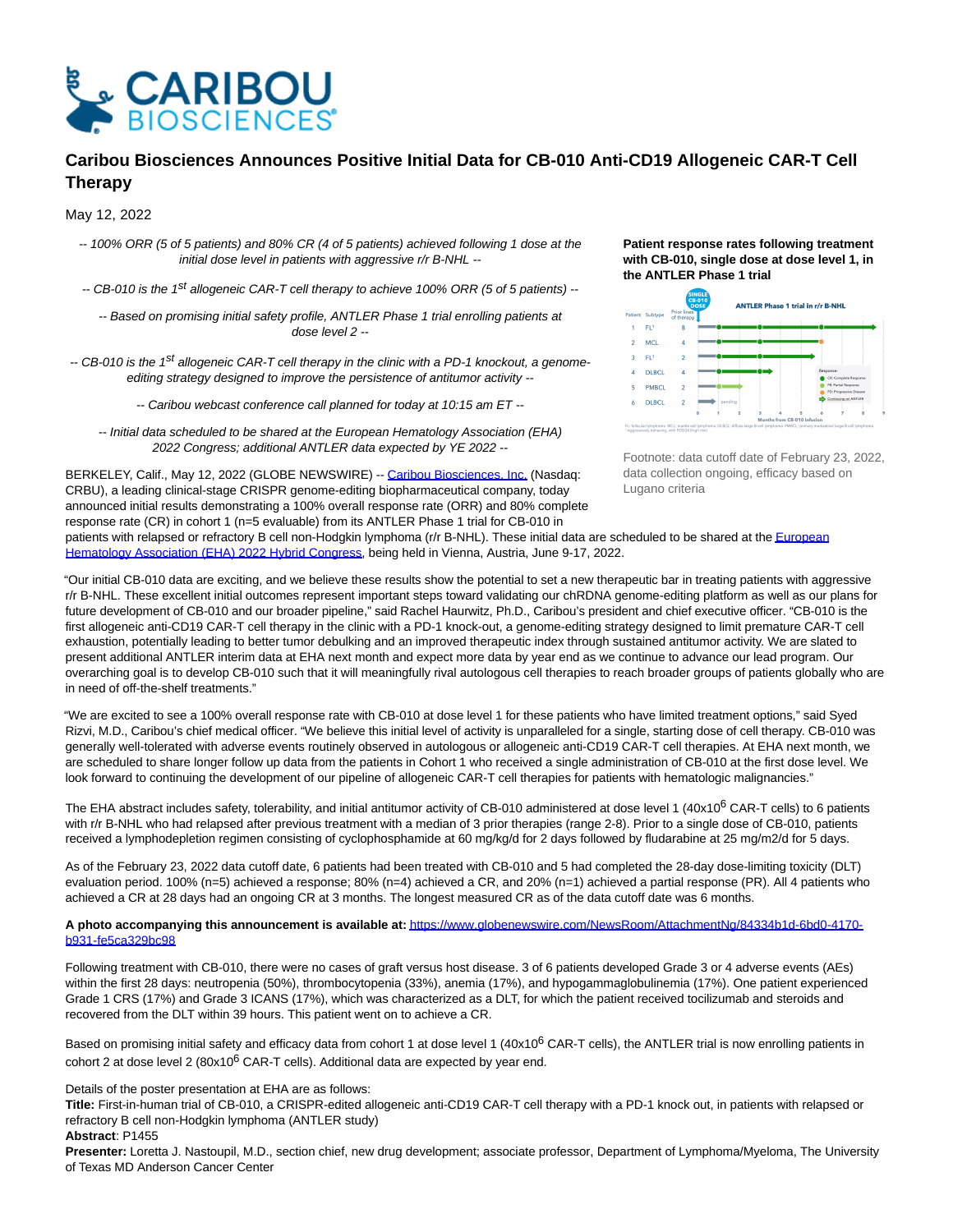**Date and Time:** Friday, June 10, 2022, 16:30 – 17:45 CEST (10:30 – 11:45 am ET) **Session Title**: Gene therapy, cellular immunotherapy and vaccination - Clinical **Location:** Messe Wien Exhibition & Congress Center, Vienna, Austria

Presentations and posters will be available for registered attendees of EHA for on-demand viewing on the [EHA website o](https://www.globenewswire.com/Tracker?data=BgmBDR5RglP1dAMEUtd3humLZ4Ci4Qh2SbBsOFrjUrJyMi8vr2hs0lKNyziiJB3jtcz0B4InfzGFZoYwvlOiGQ==)n June 10, 2022 at 9:00 am CEST (3:00 am ET). Caribou plans to issue a press release on the data at 9:00 am CEST (3:00 am ET) on Friday June 10, 2022 and the poster will be available on the **Presentations** page of the Investors section of Caribou's website.

## **Webcast Conference Call Today at 10:15 am ET**

Caribou will host a webcast conference call today to discuss the initial ANTLER data for CB-010 in the accepted EHA abstract. The webcast presenters will include:

- Rachel Haurwitz, Ph.D., president and chief executive officer of Caribou
- Syed Rizvi, M.D., chief medical officer of Caribou
- Steven Kanner, Ph.D., chief scientific officer of Caribou
- Jason O'Byrne, chief financial officer of Caribou

The live webcast and conference call, with an accompanying presentation, will be accessible unde[r Events i](https://www.globenewswire.com/Tracker?data=j_H27Upj5nm8O--kxMSjUo38cAjW6b8mNKOiH0CSKn0dyDFnP1aHTsW5YZQkAzLj0_eT4ix0wk3_FWmTLbLRpQofSrurE-YE6Ps4o5iLS_M=)n the Investors section of the company's website. To participate in the conference call, dial 844-862-9351 (domestic) or 929-517-0932 (international) and reference conference ID #7589468. The archived audio webcast will be available on Caribou's website following the call and will be available for 30 days.

## **About CB-010**

CB-010 is the lead product candidate from Caribou's allogeneic CAR-T cell therapy platform and is being evaluated in patients with relapsed or refractory B cell non-Hodgkin lymphoma (r/r B-NHL) in the ongoing ANTLER Phase 1 trial. CB-010 is an allogeneic anti-CD19 CAR-T cell therapy engineered using Cas9 CRISPR hybrid RNA-DNA (chRDNA) technology to insert a CD19-specific CAR into the TRAC gene and knock out PD-1 to boost the persistence of antitumor activity. CB-010 is the first allogeneic CAR-T cell therapy in the clinic with a PD-1 knock out. Additional information on the ANTLER trial can be found a[t https://clinicaltrials.gov u](https://www.globenewswire.com/Tracker?data=EkRqbouaPzTlS07HiKGwTZ_4P_zGL2V1-awM-ynzchEpzTf2etE6_4Ud1ltlMHRb0KekJBz3R6Z9QtKz8TMKEduYCFJxj9F7QV_fjT-M1xU=)sing identifier NCT04637763.

## **About Caribou's Novel Next-Generation CRISPR Platform**

CRISPR genome editing uses easily designed, modular biological tools to make DNA changes in living cells. There are two basic components of Class 2 CRISPR systems: the nuclease protein that cuts DNA and the RNA molecule(s) that guide the nuclease to generate a site-specific, double-stranded break, leading to an edit at the targeted genomic site. CRISPR systems are capable of editing unintended genomic sites, known as off-target editing, which may lead to harmful effects on cellular function and phenotype. In response to this challenge, Caribou has developed CRISPR hybrid RNA-DNA guides (chRDNAs; pronounced "chardonnays") that direct substantially more precise genome editing compared to all-RNA guides. Caribou is deploying the power of its Cas12a chRDNA technology to carry out high efficiency multiple edits, including multiplex gene insertions, to develop CRISPR-edited therapies.

#### **About Caribou Biosciences, Inc.**

Caribou Biosciences is a clinical-stage CRISPR genome-editing biopharmaceutical company dedicated to developing transformative therapies for patients with devastating diseases. The company's genome-editing platform, including its proprietary Cas12a chRDNA technology, enables superior precision to develop cell therapies that are specifically engineered for enhanced persistence. Caribou is advancing a pipeline of off-the-shelf CAR-T and CAR-NK cell therapies for the treatment of patients with hematologic malignancies and solid tumors.

Follow us @CaribouBio and visi[t www.cariboubio.com.](https://www.globenewswire.com/Tracker?data=lLkSHezaXO02_CntoQzw0gTnLepo3rElOg34XaukRbWWcLKWmSyaKzCvRF6fi3v2bnKmWJS9gbIpX91IFUoi6uRamwICJtDCuHSzVaL6n4g=)

"Caribou Biosciences" and the Caribou logo are registered trademarks of Caribou Biosciences, Inc.

#### **Forward-Looking Statements**

This press release contains forward-looking statements within the meaning of the Private Securities Litigation Reform Act of 1995. These forwardlooking statements include, without limitation, statements related to Caribou's strategy, plans, and objectives, and expectations regarding its clinical and preclinical development programs, including its expectations relating to the timing of the release of initial and additional patient data from its ANTLER phase 1 clinical trial for CB-010. Management believes that these forward-looking statements are reasonable as and when made. However, such forward-looking statements are subject to risks and uncertainties, and actual results may differ materially from any future results expressed or implied by the forward-looking statements. Risks and uncertainties include, without limitation, risks inherent in development of cell therapy products; uncertainties related to the initiation, cost, timing, progress, and results of Caribou's current and future research and development programs, preclinical studies, and clinical trials; and the risk that initial or interim clinical trial data will not ultimately be predictive of the safety and efficacy of Caribou's product candidates or that clinical outcomes may differ as more patient data becomes available; as well as other risk factors described from time to time in Caribou's filings with the Securities and Exchange Commission, including its Annual Report on Form 10-K for the year ended December 31, 2021, and subsequent filings. In light of the significant uncertainties in these forward-looking statements, you should not rely upon forward-looking statements as predictions of future events. Except as required by law, Caribou undertakes no obligation to update publicly any forward-looking statements for any reason.

**Caribou Biosciences, Inc. Contacts:** Amy Figueroa, CFA Investor Relations and Corporate **Communications** [afigueroa@cariboubio.com](mailto:afigueroa@cariboubio.com)

**Investors and Media:** Elizabeth Wolffe, Ph.D., and Sylvia Wheeler Wheelhouse LSA